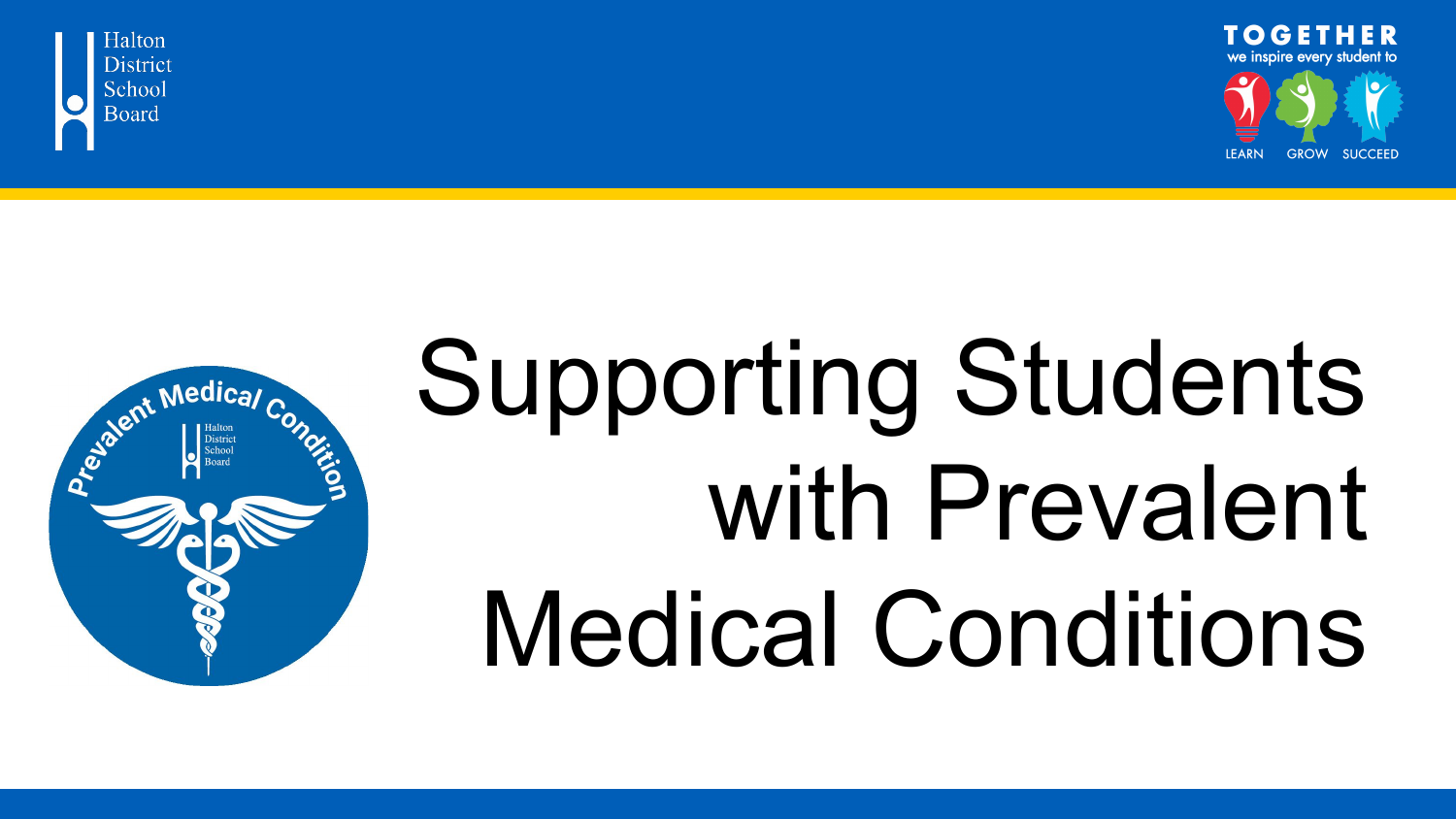





- [PPM 161](http://www.edu.gov.on.ca/eng/healthyschools/medicalconditions.html)  released in October 2017
- Requirement to develop administrative procedures for 4 medical conditions:
	- Asthma
	- Diabetes
	- Epilepsy
	- Anaphylaxis
- **Existing protocols into Administrative Procedures**
- Consultation process: unions representatives, medical professionals, Halton Public Health representatives, parents, students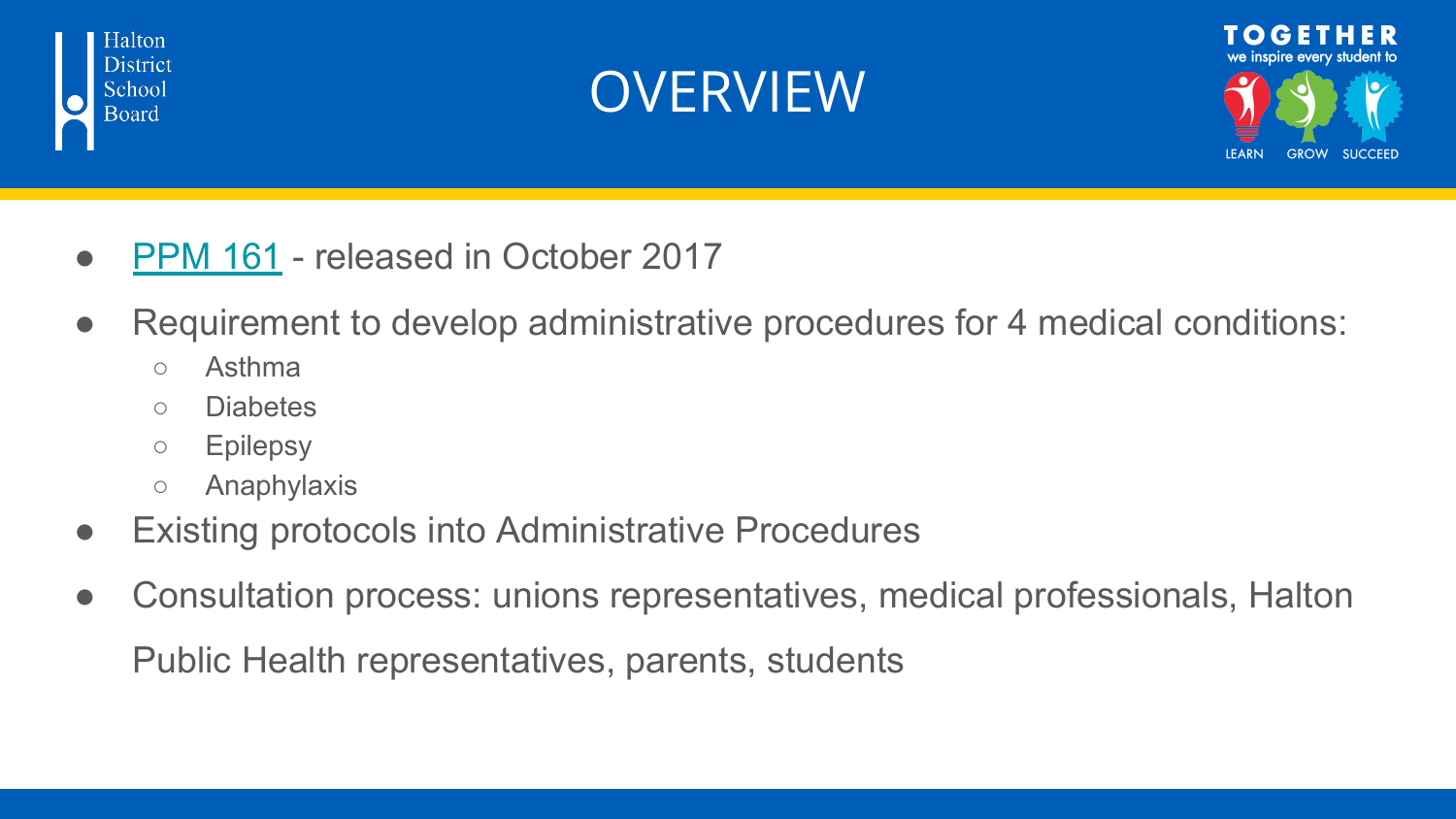

#### COMMON ELEMENTS



- Clearly delineated responsibilities for parents, students and staff
- Emphasis on collaboration and open communication between home / school
- Promotion of independence and self-advocacy skills
- Plan of Care developed, updated or reviewed annually
- Clear documentation and records management processes
- Annual training required for all staff each year (online)
	- Student-specific training will also be provided for staff designated on the School Care Team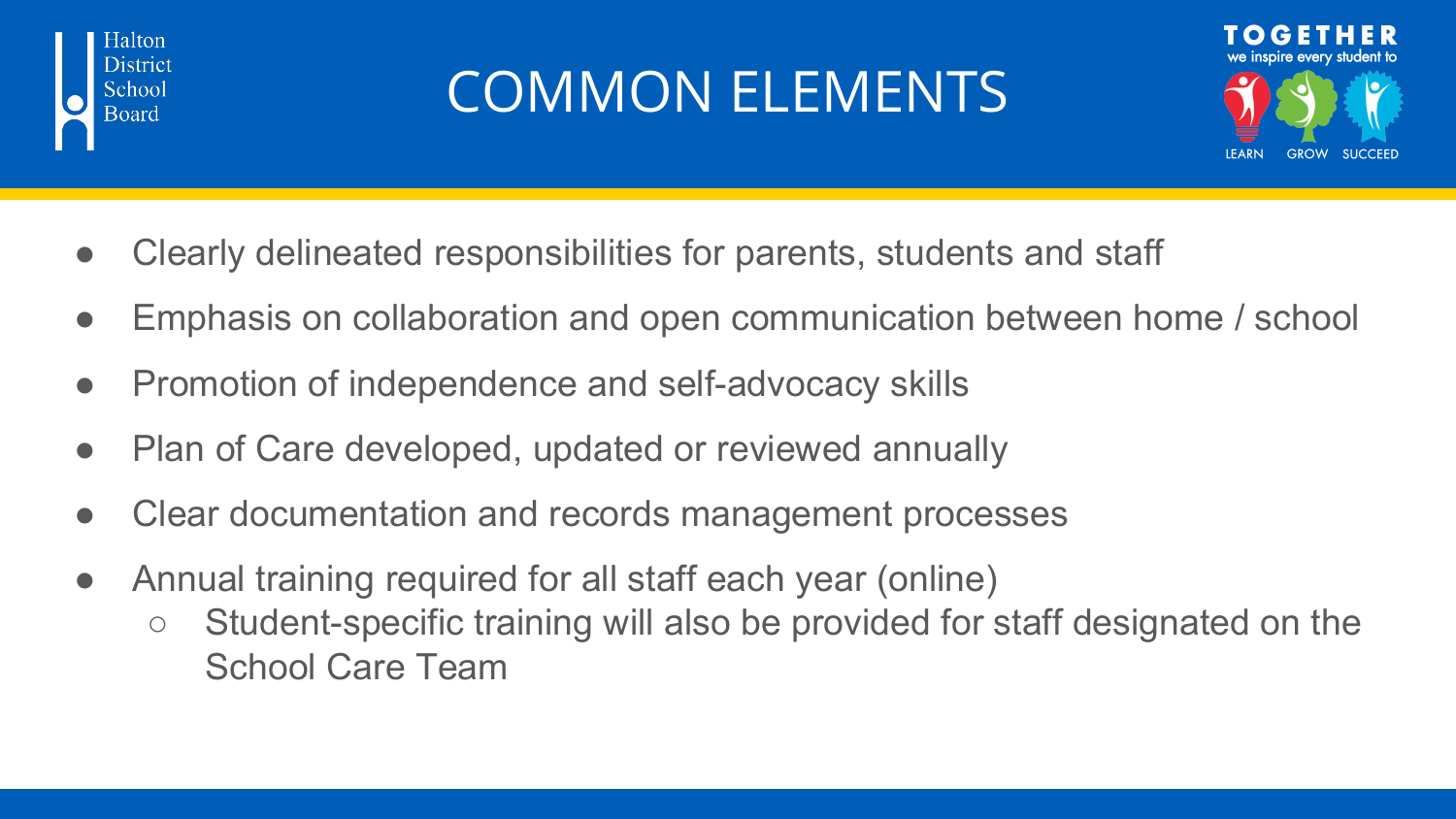

#### SUPPORTING STUDENTS WITH ANAPHYLAXIS



- Promotion of an minimized allergen environment
- Clear communication from the school and board regarding anaphylaxis
- Emphasis on educating students about the risks for students with anaphylaxis
- Develop a plan to implement student-specific strategies to minimize risk
- Students are to carry and EpiPen at all times
- Staff ensure they consider the needs of students with anaphylaxis on all school outings, activities and events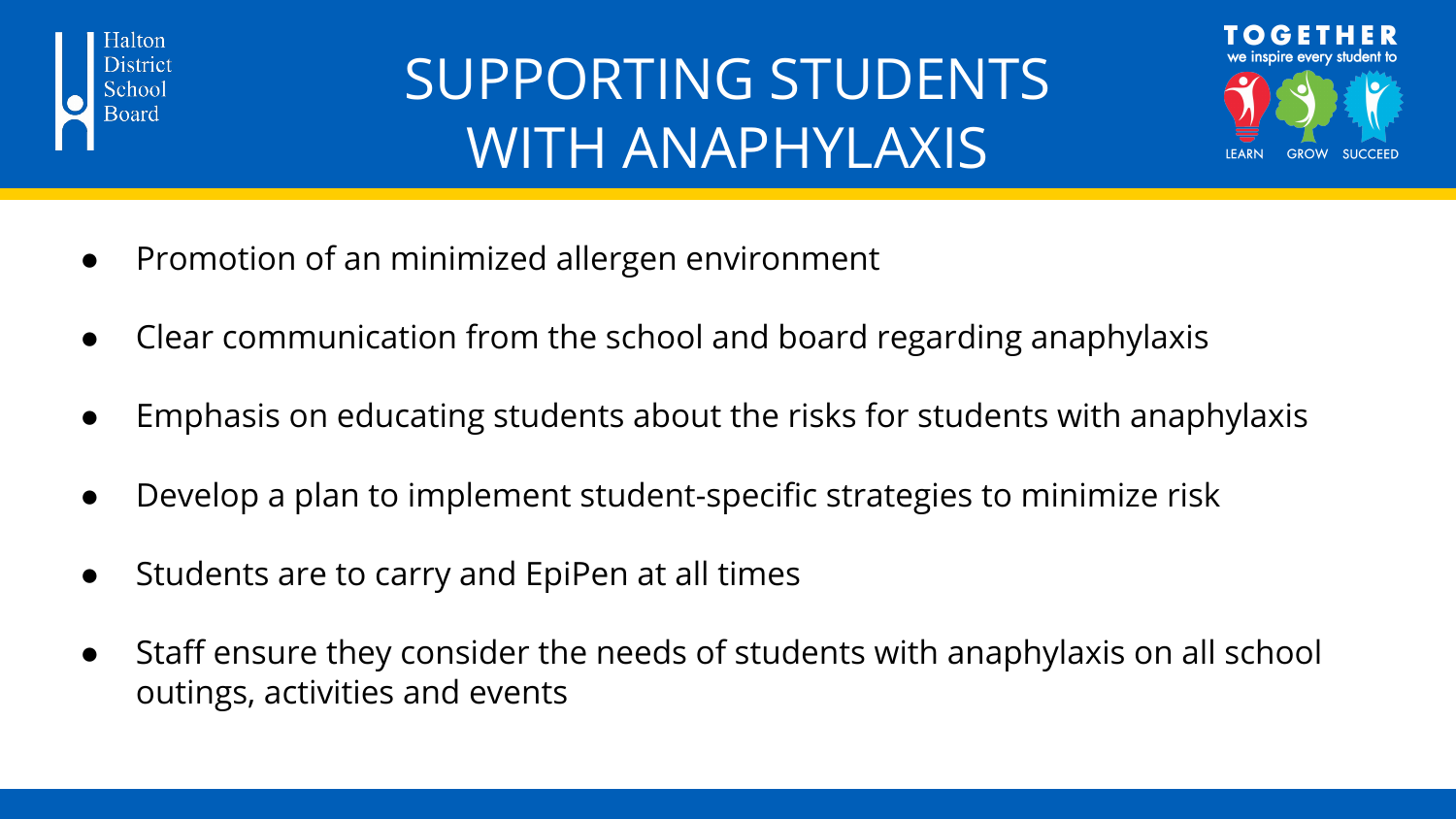

## SUPPORTING STUDENTS WITH ASTHMA



- Emphasis on preventative and responsive measures
- Students are to carry their reliever inhaler at all times and may use it when/where needed and / or preferred to promote inclusion
- Encourage access to personal devices to communicate with parents/guardians independently and discreetly
- Tracking, monitoring and debriefing strategies to identify patterns in asthmatic emergencies and update the Plan of Care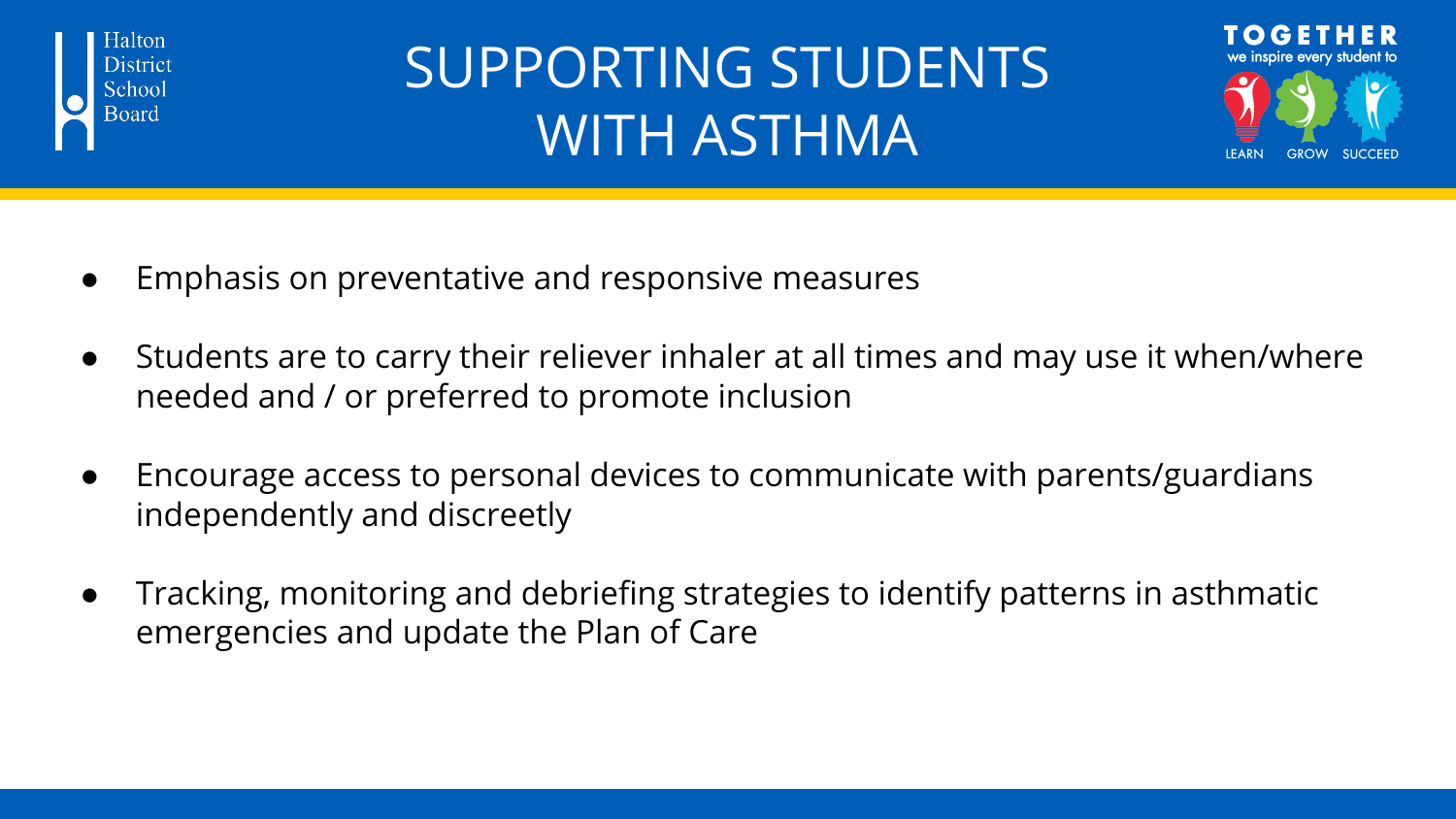

## SUPPORTING STUDENTS WITH DIABETES



- Diabetes Plan of Care to reflect the student's level of independence for daily routine management and medical devices (e.g., insulin pump, digital monitoring)
- School has a duty to support and accommodate daily routine management, as well as respond to a medical emergency
- Emphasis on inclusion while respecting choice, privacy and dignity
- Access to personal devices to monitor and communicate with parents